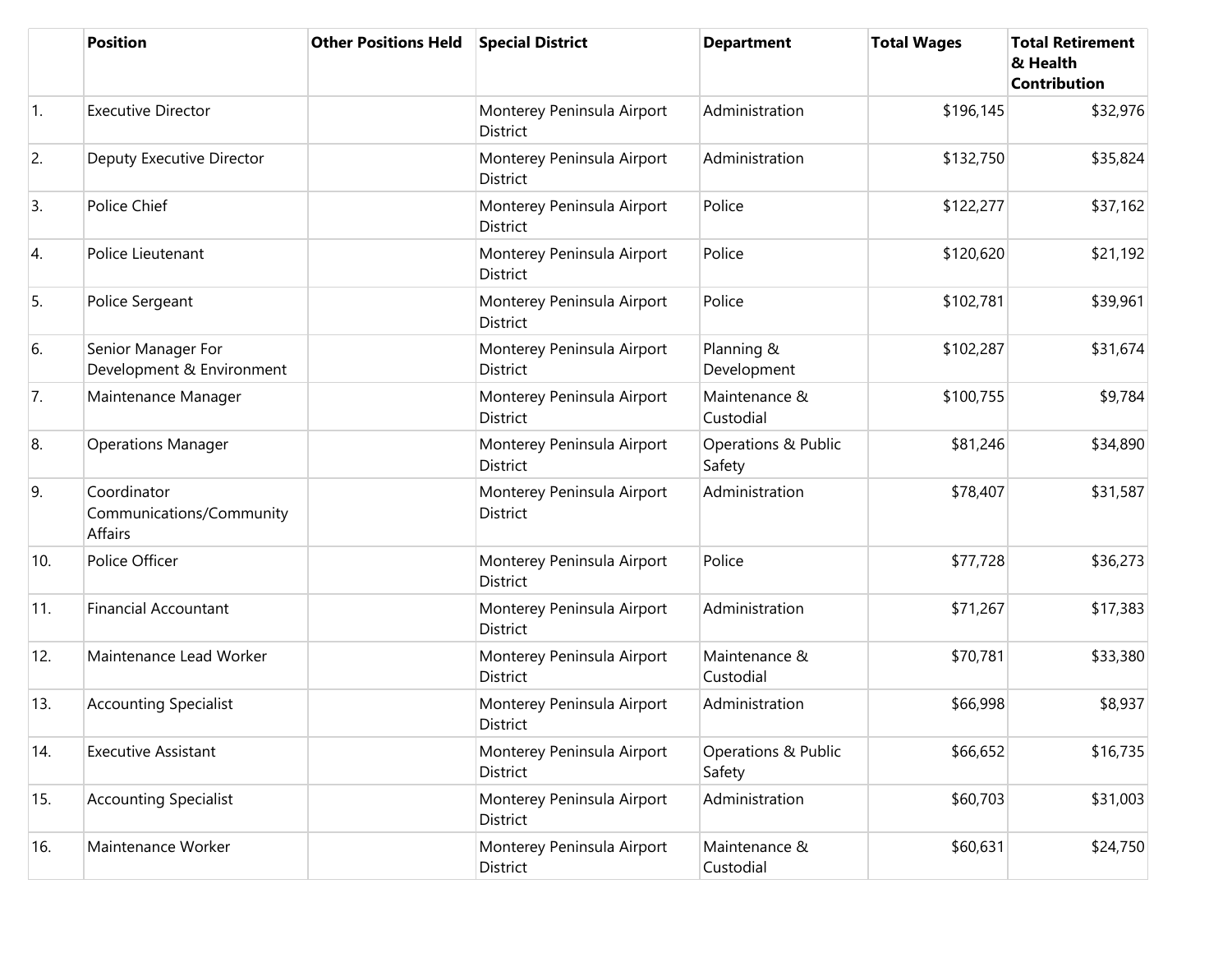| 17. | Police Officer                    | Monterey Peninsula Airport<br>District        | Police                        | \$59,780 | \$35,236 |
|-----|-----------------------------------|-----------------------------------------------|-------------------------------|----------|----------|
| 18. | Police Officer - (Part-Time)      | Monterey Peninsula Airport<br>District        | Police                        | \$58,328 | \$5,731  |
| 19. | Maintenance Worker                | Monterey Peninsula Airport<br>District        | Maintenance &<br>Custodial    | \$54,788 | \$14,669 |
| 20. | Maintenance Worker                | Monterey Peninsula Airport<br><b>District</b> | Maintenance &<br>Custodial    | \$52,166 | \$32,169 |
| 21. | <b>Confidential Assistant</b>     | Monterey Peninsula Airport<br>District        | Administration                | \$51,247 | \$16,676 |
| 22. | Office Technician                 | Monterey Peninsula Airport<br>District        | Planning &<br>Development     | \$51,132 | \$26,464 |
| 23. | Custodian                         | Monterey Peninsula Airport<br>District        | Maintenance &<br>Custodial    | \$48,428 | \$25,193 |
| 24. | Maintenance Worker                | Monterey Peninsula Airport<br>District        | Maintenance &<br>Custodial    | \$46,068 | \$12,225 |
| 25. | Planning<br>Manager/Environmental | Monterey Peninsula Airport<br>District        | Planning &<br>Development     | \$45,474 | \$17,857 |
| 26. | Custodian                         | Monterey Peninsula Airport<br>District        | Maintenance &<br>Custodial    | \$45,221 | \$25,139 |
| 27. | Custodian                         | Monterey Peninsula Airport<br>District        | Maintenance &<br>Custodial    | \$45,173 | \$25,088 |
| 28. | Custodian                         | Monterey Peninsula Airport<br>District        | Maintenance &<br>Custodial    | \$43,675 | \$34,200 |
| 29. | <b>Confidential Assistant</b>     | Monterey Peninsula Airport<br>District        | Administration                | \$39,286 | \$13,189 |
| 30. | Police Officer - (Part-Time)      | Monterey Peninsula Airport<br>District        | Police                        | \$33,448 | \$0      |
| 31. | Custodian                         | Monterey Peninsula Airport<br><b>District</b> | Maintenance &<br>Custodial    | \$32,659 | \$18,415 |
| 32. | Police Officer - (Part-Time)      | Monterey Peninsula Airport<br>District        | Police                        | \$30,140 | \$0      |
| 33. | <b>Operations Manager</b>         | Monterey Peninsula Airport<br>District        | Operations & Public<br>Safety | \$29,069 | \$4,057  |
| 34. | Police Officer - (Part-Time)      | Monterey Peninsula Airport<br>District        | Police                        | \$28,746 | \$0      |